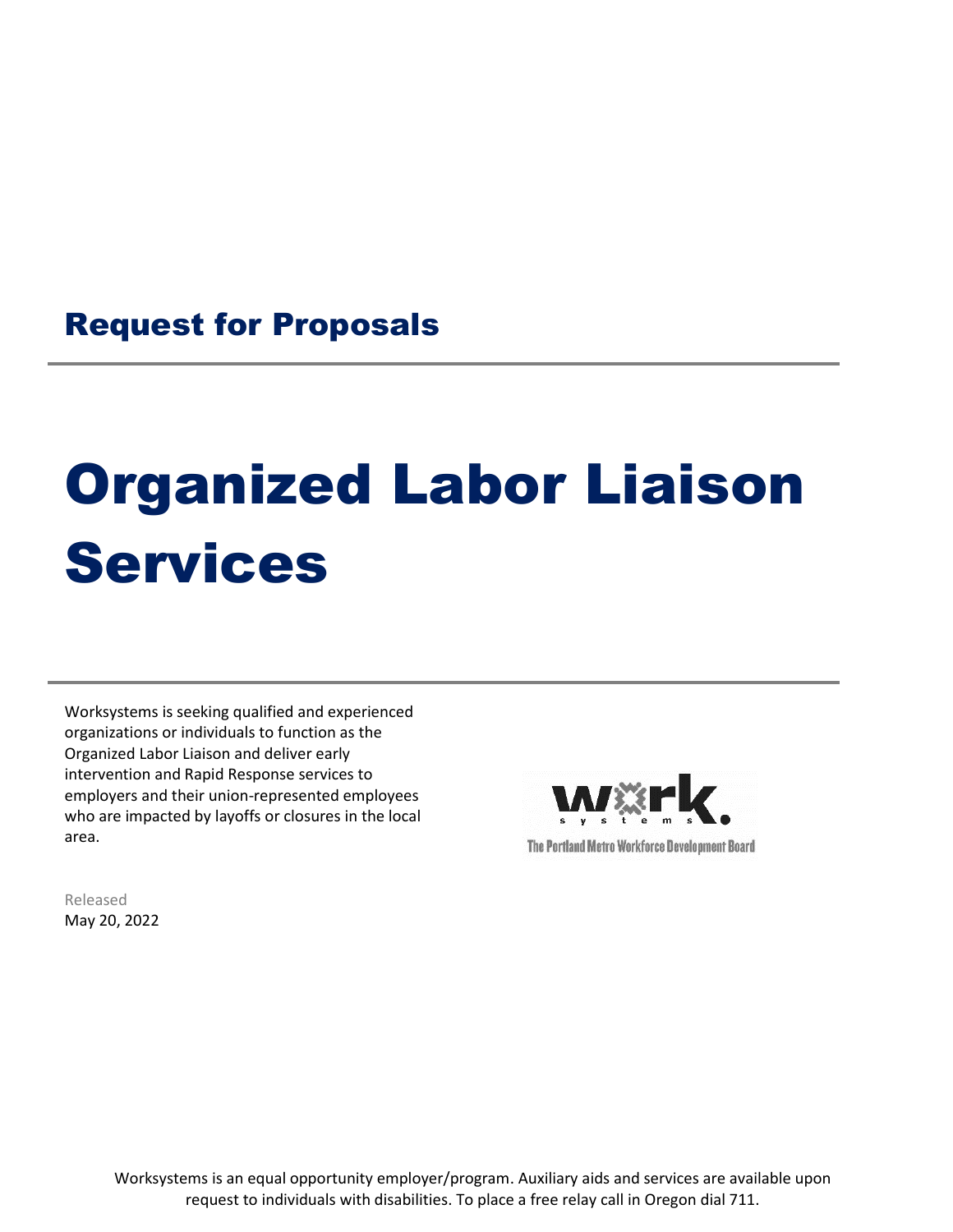

## <span id="page-1-0"></span>**Contents**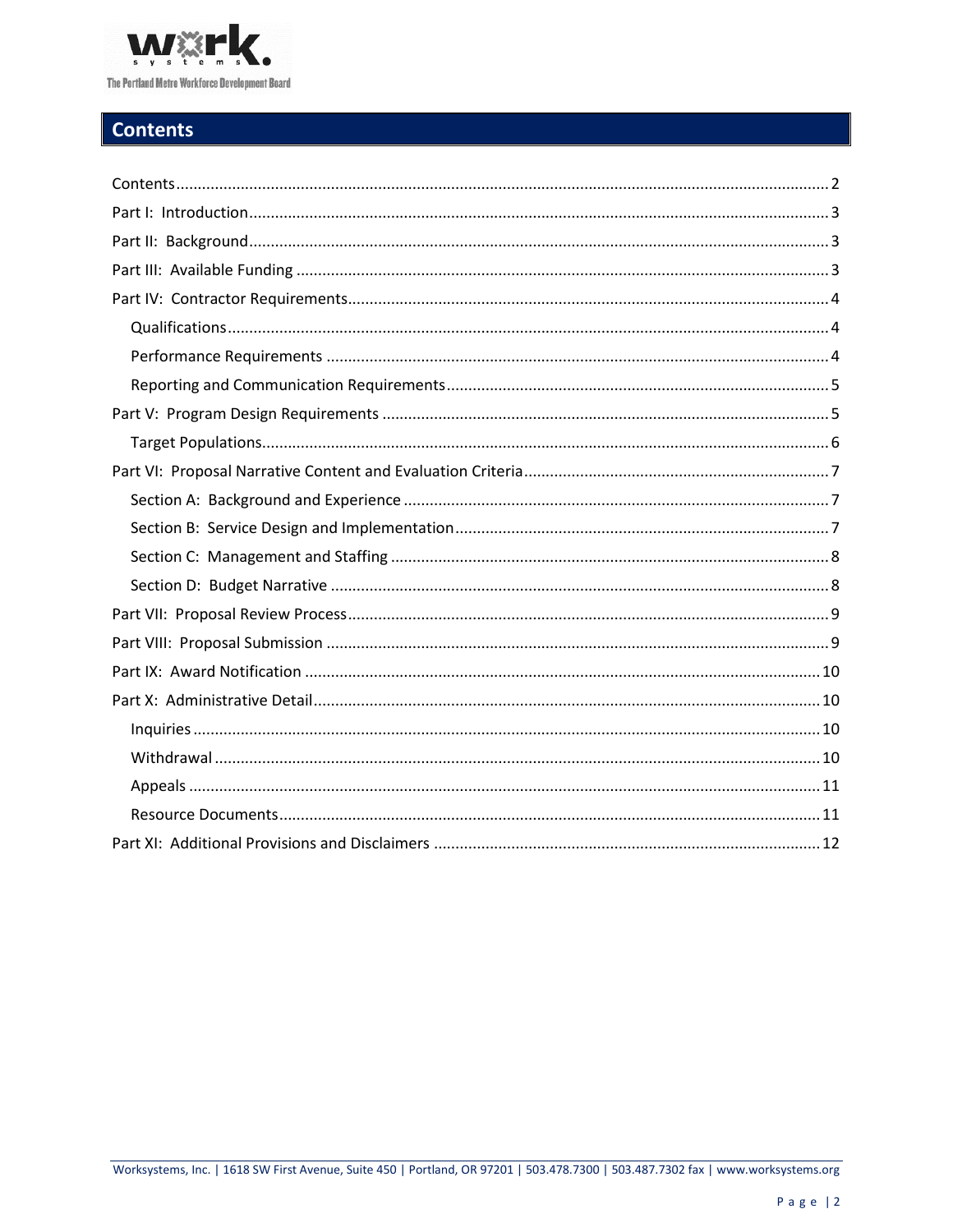

## <span id="page-2-0"></span>**Part I: Introduction**

Worksystems is a non-profit agency that supports economic growth in the City of Portland, Multnomah, and Washington counties by pursuing and investing resources to improve the quality of the workforce. The agency designs and coordinates workforce development programs and services delivered through a network of partners to help people get the skills, training, and education they need to go to work or to advance in their careers. Our partners include employers, labor groups, government, community colleges, high schools, community-based and economic development organizations. Since 1998, Worksystems has invested over \$300 million in our community.

Worksystems is seeking competitive proposals from qualified and experienced organizations to deliver Organized Labor Liaison services to employers and their represented workers who are impacted by layoffs and closures in the City of Portland, Multnomah, and Washington counties. These services are funded with Workforce Innovation and Opportunity Act (WIOA) Title IB Dislocated Worker formula funds from the U.S. Department of Labor.

#### <span id="page-2-1"></span>**Part II: Background**

The goal of the workforce system is to give job seekers the skills and support they need to engage, advance, and succeed in the labor market and connect businesses with qualified workers. Worksystems convenes a variety of partners, including State agencies, cities, counties, service providers and businesses to consolidate expertise and align resources to jointly address workforce challenges facing the local area. Our task is to build a workforce development system with public investments that achieve high quality services and results. Worksystems engages with key industry sectors to understand labor market trends, identify current and emergent workforce needs and access a variety of resources to design workforce solutions that are developed and driven by industry.

WorkSource Portland Metro (WSPM) is a partner in the WorkSource Oregon system. It is the regional brand that supports a geographic network of five fully integrated WSPM Centers where trained and experienced staff from Worksystems' funded programs, the Oregon Employment Department and other system partners combine to serve a full menu of training and work-readiness services that address the evolving needs of a diverse customer base within the ever-present realities of a changing labor market and economy.

#### <span id="page-2-2"></span>**Part III: Available Funding**

The total funding available for program year (PY) 2022 (July 1, 2022, through June 30, 2023) is estimated at \$90,000; respondents should use this amount for their proposal budget. Additional years' funding may be contracted for up to four one-year extensions through June 30, 2027, at a funding level to be determined each year based on available funds and contractor performance. Exact funds available in this RFP will not be known until the State of Oregon releases its PY22 allocations. Worksystems will negotiate final budgets with the successful respondent based on the State's final funding awards.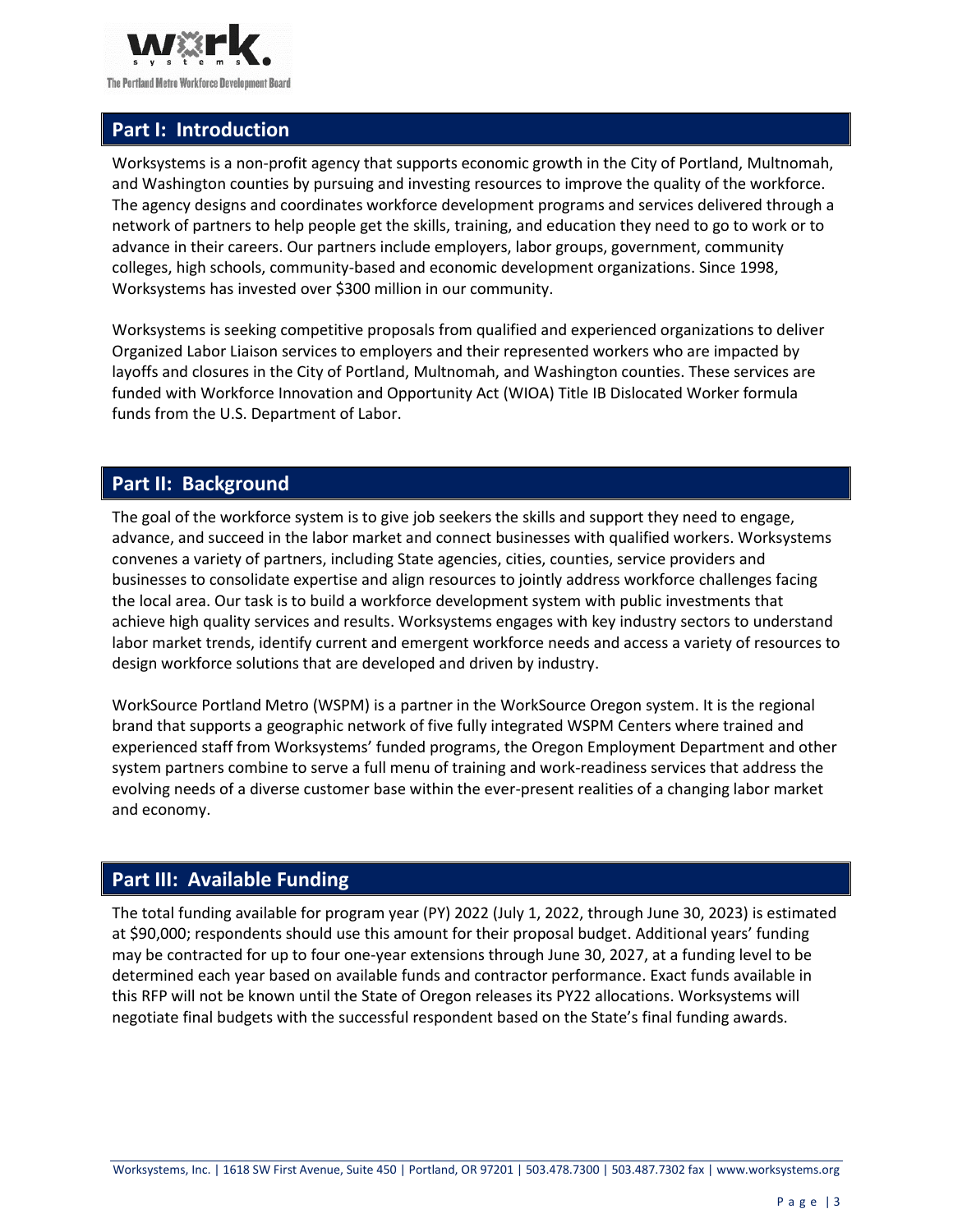

## <span id="page-3-0"></span>**Part IV: Contractor Requirements**

#### <span id="page-3-1"></span>**Qualifications**

Worksystems is seeking an organization that has a demonstrated history of expertise and success in providing the array of Rapid Response and layoff management services described in Part V of this document. Respondents must demonstrate:

- An ability to deliver pre-layoff Rapid Response services to organized employees, their affiliated labor union representatives and employers who have been impacted by layoffs or plant closures.
- An ability to outreach to the proposed groups, including a cultural competence to serve minorities and limited English-speaking workers, and to offer service delivery strategies that are accessible to the proposed populations.
- Experience successfully working with unions, union staff, and union representatives.
- Existing relationships with regional unions and their staff, or the ability to successfully build these relationships.
- Knowledge of services and resources for dislocated workers available through WorkSource Portland Metro and WorkSource Oregon as well as in the community.
- Experience working with private- and public-sector employers.

#### <span id="page-3-2"></span>**Performance Requirements**

The selected respondent will serve as the lead in providing timely, comprehensive layoff management services and outreach to area employers with represented employees in partnership with WSPM staff, local organized labor organizations and other engaged partners, following established protocols, policies, and guidelines, including but not limited to:

- Ensure union representation at initial employer and other on-site meetings where represented workers are being affected by layoffs or plant closures, and that these meetings are organized and conducted in accordance with established protocols and procedures.
- Serve as the lead by providing pre-layoff support and services to affected union workers in collaboration with the regional Rapid Response team, the State Dislocated Worker Unit and other appropriate partners, unions and signatory companies that contribute to the delivery of pre-layoff services.
- Provide union representatives, affected workers and employers with information about Trade Act policies and benefits and assist them when appropriate to complete and file Trade Act petitions.
- Provide affected union workers with information about the services and benefits offered by community service providers.
- Educate and promote WSPM and WorkSource Oregon opportunities and services to the labor community, including pre-apprenticeship and registered apprenticeship programs.
- Provide layoff update information in line with standardized communication protocols that have been established by the State Dislocated Worker Unit and/or the regional Rapid Response team.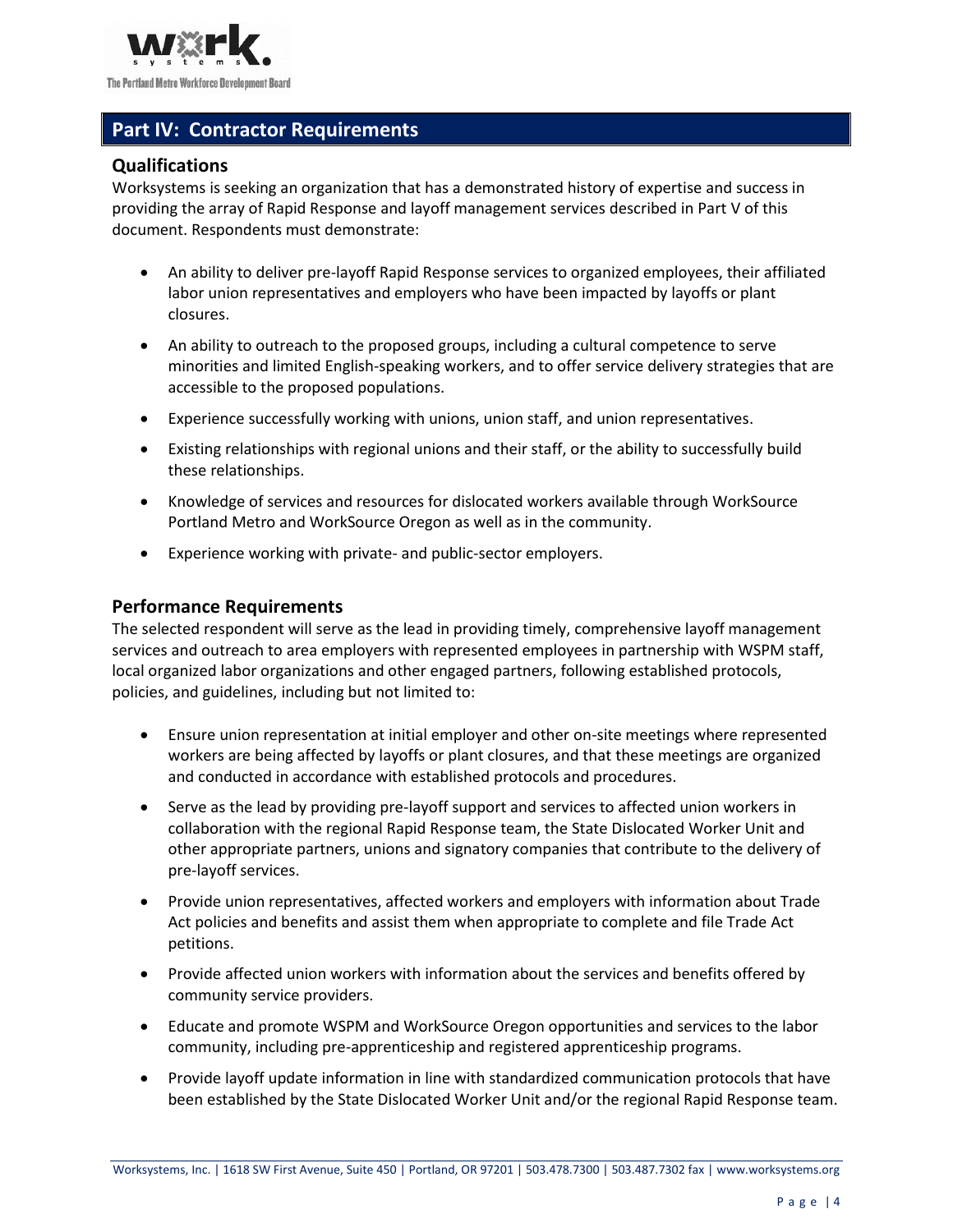

- As appropriate, provide training, oversight and supervision of Peer Advocates who have been hired and funded on a temporary basis to provide an array of post-layoff services to an affected workforce.
- Participate in an array of union meetings representing Worksystems as the Organized Labor Liaison for the WSPM system.
- Provide advice to qualifying veterans about WSPM services in coordination with representatives from a variety of service providers – including the Oregon Employment Department's veteran's representatives and other veteran serving agencies – that enhances participation of veterans in WSPM system services.
- Actively participate in scheduled Rapid Response team meetings and other meetings related to the Organized Labor Liaison's scope of work.
- Support the work of the Local Rapid Response Team as needed or requested. This may include the planning and/or review of Rapid Response processes, the creation of informational flyers and acting as a back-up resource for Rapid Response initiated for non-union employers and employees.

#### <span id="page-4-0"></span>**Reporting and Communication Requirements**

The successful respondent will be required to utilize the Oregon Dislocated Worker Unit's Oregon Rapid Response Activity Tracking System (ORRATS) and perform data entry regarding employer outreach efforts and work with Dislocated Workers. Contractor staff may also be required to utilize other software programs as directed by Worksystems, including, but not limited to, Smartsheet, I-Trac and other state MIS systems.

- Submit required quarterly performance and narrative reports and monthly billing invoices and other fiscal documents to Worksystems in a timely and thorough manner as outlined in contract agreements.
- Regularly share layoff/closure activity updates with Rapid Response team members, the Dislocated Worker Unit and other engaged workforce development partners via email, telephone, and other established reporting formats.
- Support all communication and marketing strategies established by Worksystems and WSPM in a positive, supportive, and professional manner and actively promote the WSPM system to employers, Dislocated Workers and other appropriate audiences who may benefit from its array of resources and services

## <span id="page-4-1"></span>**Part V: Program Design Requirements**

Worksystems leads and coordinates the local area's Rapid Response services via the WSPM Rapid Response Team whose membership includes WorkSource staff who are co-located in our WSPM Centers, as well as an Organized Labor Liaison representative whose services are the target of this procurement. This team quickly responds to layoffs and closures within the region, providing layoff management and transitional services to employers and affected workers, including those who are represented by organized labor unions. These services include the initial investigation and clarification of the layoff/closure, follow-up telephone and on-site meetings with company representatives, workers and labor union leaders, and the formation of a labor/management transition team to plan and coordinate pre-layoff services including: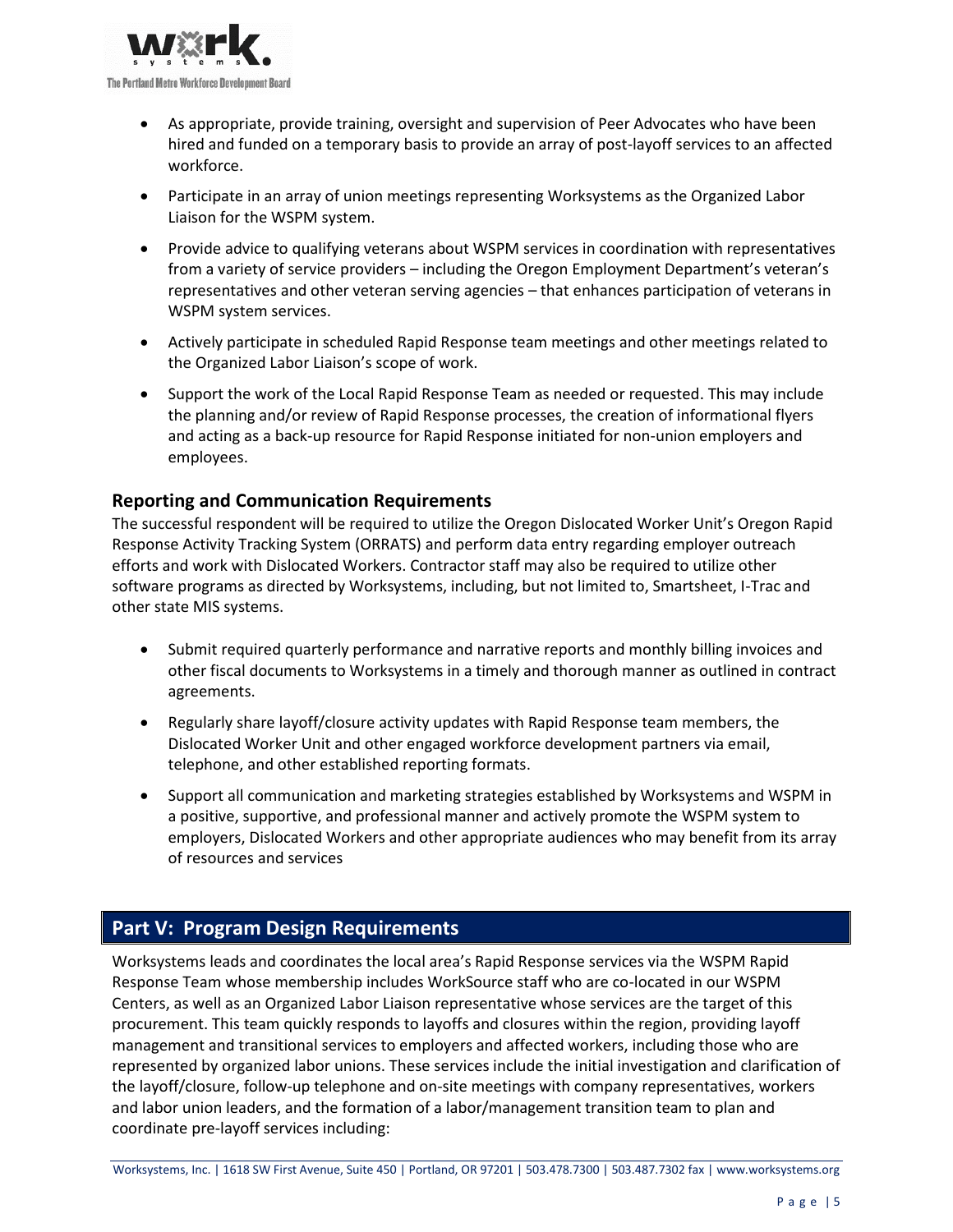

- Discussing layoff aversion strategies.
- Assistance in filing notices and petitions.
- Conducting on-site and/or virtual online worker information sessions on resources available to dislocated workers.
- Distributing, collecting, and analyzing worker surveys.
- Organizing on-site and/or virtual online workshops.
- Recruiting and hiring Peer Advocates.
- Planning job fairs/hiring events.
- Seeking additional resources (e.g., National Dislocated Worker Grant applications).

These services are typically coordinated with the State Dislocated Worker Unit, the Oregon Trade Act Unit, and other workforce development partners in Oregon and Washington. The Organized Labor Liaison provides a leadership role in coordinating and communicating all the above services when the layoff or closure involves one or more organized labor unions.

The State's Dislocated Worker Unit implements statewide Rapid Response activities. The Dislocated Worker Unit becomes automatically engaged when either of the following two events occur:

- A notice is filed under the Worker Adjustment and Retraining Notification (WARN) Act, which offers protection to workers, their families, and communities by providing notice 60 days in advance of covered plant closings and mass layoffs by employers with 100 or more full time employees.
- The filing of a Trade Adjustment Assistance petition authorized under the Trade and Globalization Adjustment Assistance Act of 2009. If the petition is certified by the Department of Labor, eligible workers are entitled to additional benefits and training opportunities to assist their return to suitable employment.

A response from either the State Dislocated Worker Unit or local Rapid Response team may also be initiated when an employer voluntarily notifies the State or local partners of an impending event, when a Dislocated Worker informs a staff member in the public workforce development system of an employer's workforce reduction or when staff becomes aware of such an event through public notices or other sources.

Except for the two events described above, the local Rapid Response team is the first point of contact for employers in all other dislocation events and may assist employers and affected workers in filing WARN notices and Trade Adjustment Assistance petitions. From the initial information available, local Rapid Response teams determine the immediate needs of workers and employers to establish appropriate "first steps" in responding as a workforce system, and then develop strategies with the employers and affected workers, as appropriate, for planning and delivering Rapid Response services.

#### <span id="page-5-0"></span>**Target Populations**

Rapid Response services seek to support both businesses who are considering workforce reductions as well as workers facing potential layoff and/or Dislocated Workers who recently lost their employment at employers who let go of more than one employee.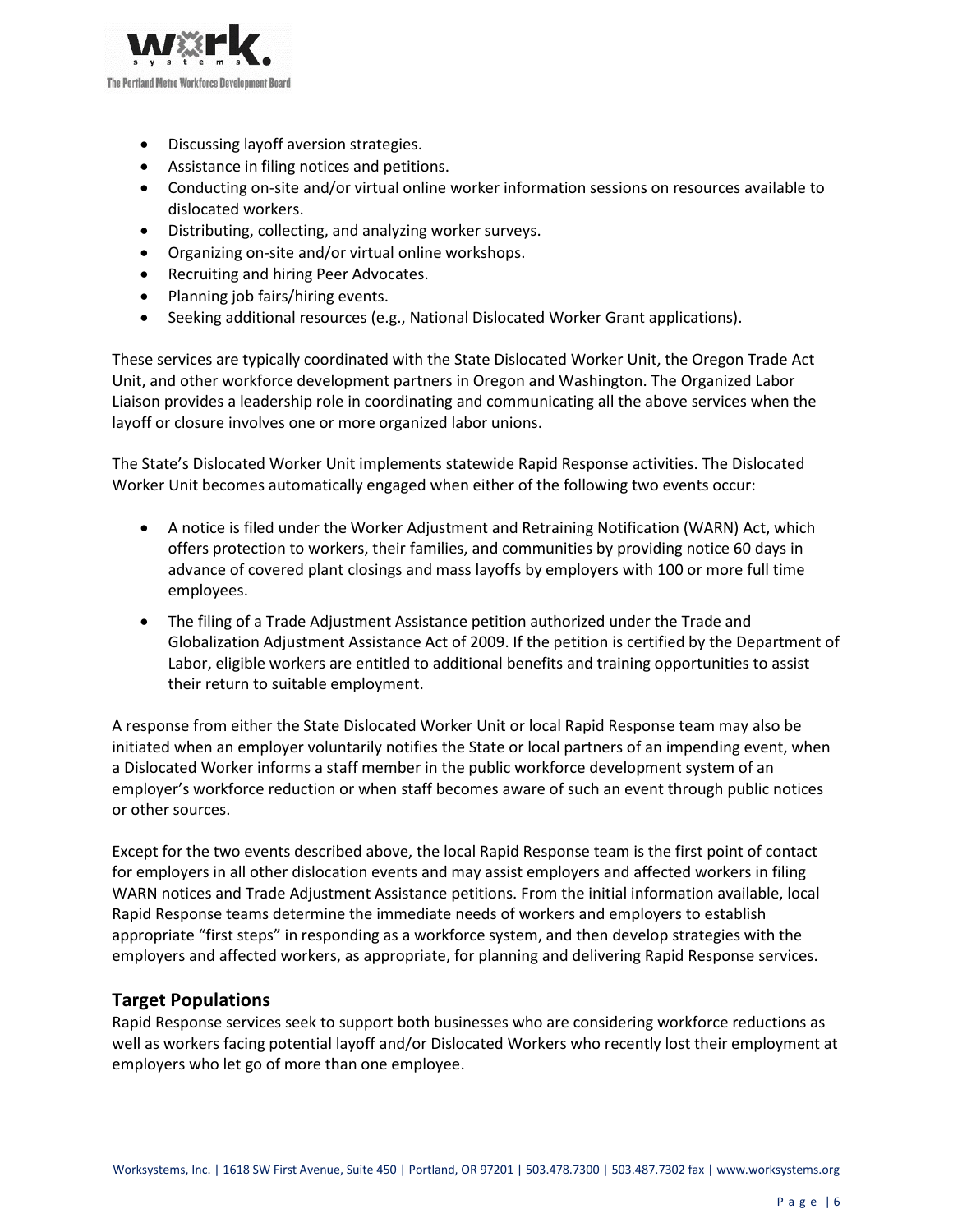

While all recently and soon-to-be Dislocated Workers are supported with Rapid Response services, additional focus is given to workers who are involved with the Trade Adjustment Assistance Act (workers from businesses for whom a Trade Act petition has been or will be filed with the Department of Labor) as well as populations who are at heightened risk of long-term unemployment and/or housing insecurity. As an equity-minded organization, Worksystems stresses support of marginalized communities, immigrant communities, and communities of color.

### <span id="page-6-0"></span>**Part VI: Proposal Narrative Content and Evaluation Criteria**

Proposals should be no longer than 10 pages, single sided. Font size of 12 point is preferred. Page limitation excludes Proposal Cover Sheet and Budget Narrative.

#### <span id="page-6-1"></span>**Section A: Background and Experience**

(40 points)

- a) Please describe your organization's experience assisting union-represented individuals impacted by company layoffs and closures and your experience working with labor union representatives and employers.
- b) Outline your experience working with state and local workforce development staff, including those from WSPM, WorkSource Oregon and WorkSource Washington; the State Dislocated Worker Unit, Oregon Employment Department and Trade Act Programs; and affiliated Rapid Response specialists from other local areas and/or any combinations of these organizations.
- c) Describe your experience working with organized labor organizations, trade unions and preapprenticeship and registered apprenticeship programs.
- d) Describe your experience working with culturally underrepresented populations as well as individuals with literacy, education and language barriers that may make it difficult to engage in post-layoff training and attain reemployment success.

#### **Section A Evaluation Criteria**

- Demonstrated experience providing layoff management services to represented employees and their employers who have been impacted by layoffs and closures.
- Demonstrated experience collaborating with workforce development agencies and other partners who are engaged in providing pre-layoff and transitional support to represented workers who have been affected by layoffs or closures.
- Demonstrated experience working with organized labor organizations, trade unions, and labor representatives, as well as pre-apprenticeship and registered apprenticeship programs.
- Demonstrated experience working with culturally underrepresented populations as well as those with adult literacy and educational barriers.

#### <span id="page-6-2"></span>**Section B: Service Design and Implementation**

(40 points)

- a) Discuss your organization's capacity and plans to effectively deliver the early intervention/Rapid Response strategies and described services in Part V of this solicitation.
- b) Discuss your knowledge of WSPM and WorkSource Oregon services and resources that are available to job seekers and employers, and how you plan to advocate and assist affected workers access these services after their layoff.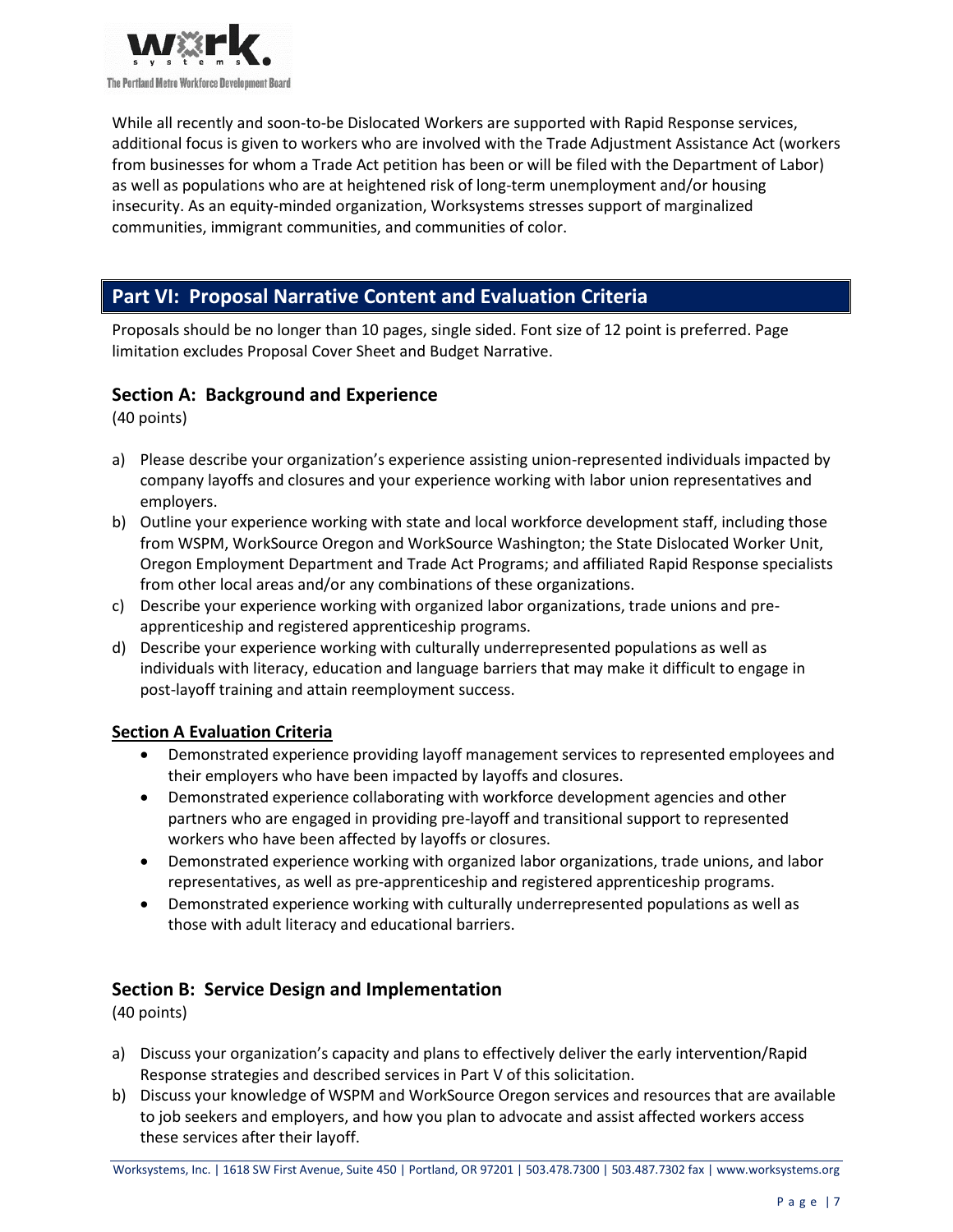

- c) Identify the roles and responsibilities of other partner resources that are not identified in this RFP that may contribute to your proposed service design.
- d) Discuss strategies to increase customer satisfaction of both the affected workers and their employers through the provision of pre-layoff services and resources.

#### **Section B Evaluation Criteria**

- Demonstrated capability and competence to deliver stated strategies and services to workers and employers in partnership with organized labor, WSPM and agencies and partners who provide support to workers impacted by layoffs and closures.
- Clearly describes a strong knowledge and understanding of available WSPM/WorkSource Oregon services to job seekers and employers, and an understandable plan to transition workers to these services.
- Supplemental partners that contribute to the organization's service design are capably described.
- Relevance and quality of ideas to increase customer satisfaction of workers and employers are well articulated.

#### <span id="page-7-0"></span>**Section C: Management and Staffing**

(10 points)

- a) Describe the roles of the staff in your organization who will be implementing the proposal, including the number of FTE you anticipate and key duties.
- b) Describe staff expertise related to the required services that are outlined in this solicitation.
- c) Describe how you will ensure the quality and effective delivery of these services.

#### **Section C Evaluation Criteria**

- Staffing plan describes program oversight and staff responsibilities related to the variety of required early intervention/Rapid Response services and activities that are described in this solicitation *(3 points)*.
- Staff has experience working directly with represented Dislocated Workers and employers *(4 points)*.
- Staffing plan demonstrates the ability to maintain consistent communication with organized labor, State and Local workforce development agencies and staff, and other key stakeholders *(3 points)*.

#### <span id="page-7-1"></span>**Section D: Budget Narrative**

(10 points)

- a) Submit a budget with line-item detail and/or billable hours per month and corresponding rates and deliverables that are proposed.
- b) The budget is to be developed for the necessary operations costs required to manage the services being proposed.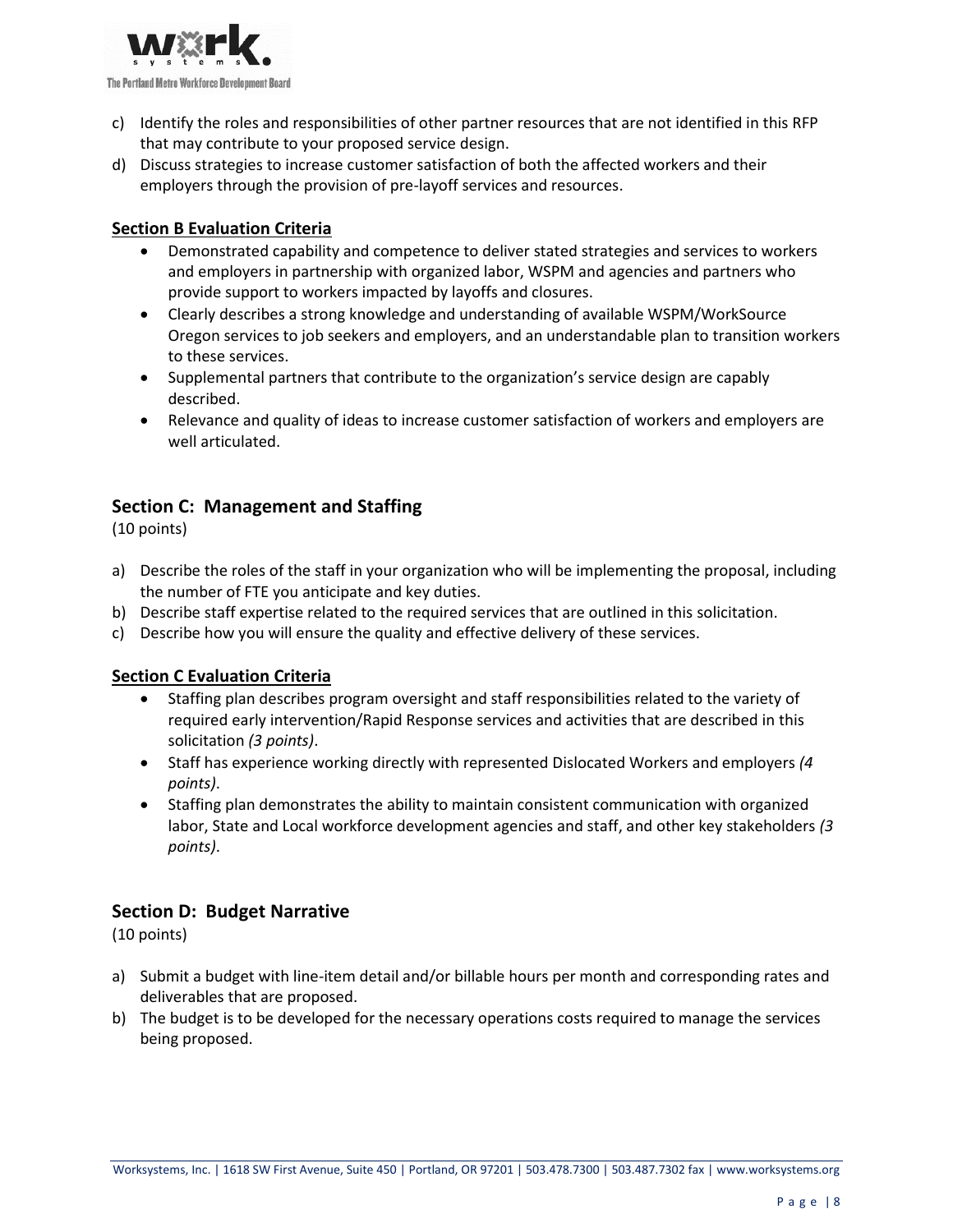

#### **Funding Restrictions**

- All proposed project costs must be necessary and reasonable and in accordance with Federal guidelines. Determinations of allowable costs will be made in accordance with the applicable Federal cost principles. Disallowed costs are those charges that are determined as unallowable in accordance with the applicable Federal cost principles or other conditions required by the funding source.
- Equipment or capital expenditures may not be purchased with funds for this project.

#### **Section D Evaluation Criteria**

- Costs are reasonable and staffing costs align with services described; contains no unexplained amounts for miscellaneous or contingency.
- Budgeted costs are consistent with the proposal and the budget narrative demonstrates how the funds requested are necessary and essential to accomplish the scope of services for the project.
- Proposed budget is sufficient to perform the tasks described in the narrative.
- Budget justification is sufficiently detailed and demonstrates how cost estimates were derived including quantities, unit costs, allocation methods, and other similar quantitative detail sufficient for the calculation to be duplicated.
- Demonstrates fiscal responsibility and reasonableness.

Worksystems cannot enter into contract negotiations with an organization that is not legally established to conduct business within the State of Oregon or debarred, suspended, proposed for debarment, declared ineligible, or voluntarily excluded from participation in this transaction by any Federal department or agency. Organizations that have active exclusion records on their Unique Entity Identifier number reflected in the System for Award Management [\(www.sam.gov\)](http://www.sam.gov/) may not be awarded a contract.

Successful respondents may be required to provide administrative documentation or assurances in accordance with Federal requirements prior to completion of contract negotiations.

#### <span id="page-8-0"></span>**Part VII: Proposal Review Process**

Proposals and respondent presentations will be evaluated by a panel of Worksystems staff. The funding recommendation will be made to the Executive Director for final decision.

#### <span id="page-8-1"></span>**Part VIII: Proposal Submission**

Worksystems must receive the proposal and all related documents marked "(Name of Applicant) Organized Labor Liaison Services" *no later than Monday, June 20, 2022, at 12:00 noon*. The Cover Page must be signed by an individual authorized to represent the organization, to act on its behalf and to legally bind it in all matters related to the solicitation. Submission is electronic.

Please send the electronic submission of the proposal and the budget to [RFP@worksystems.org.](mailto:RFP@worksystems.org) Worksystems will send an email confirmation to the address on the cover page acknowledging receipt.

Complete proposal packages will include the following documents: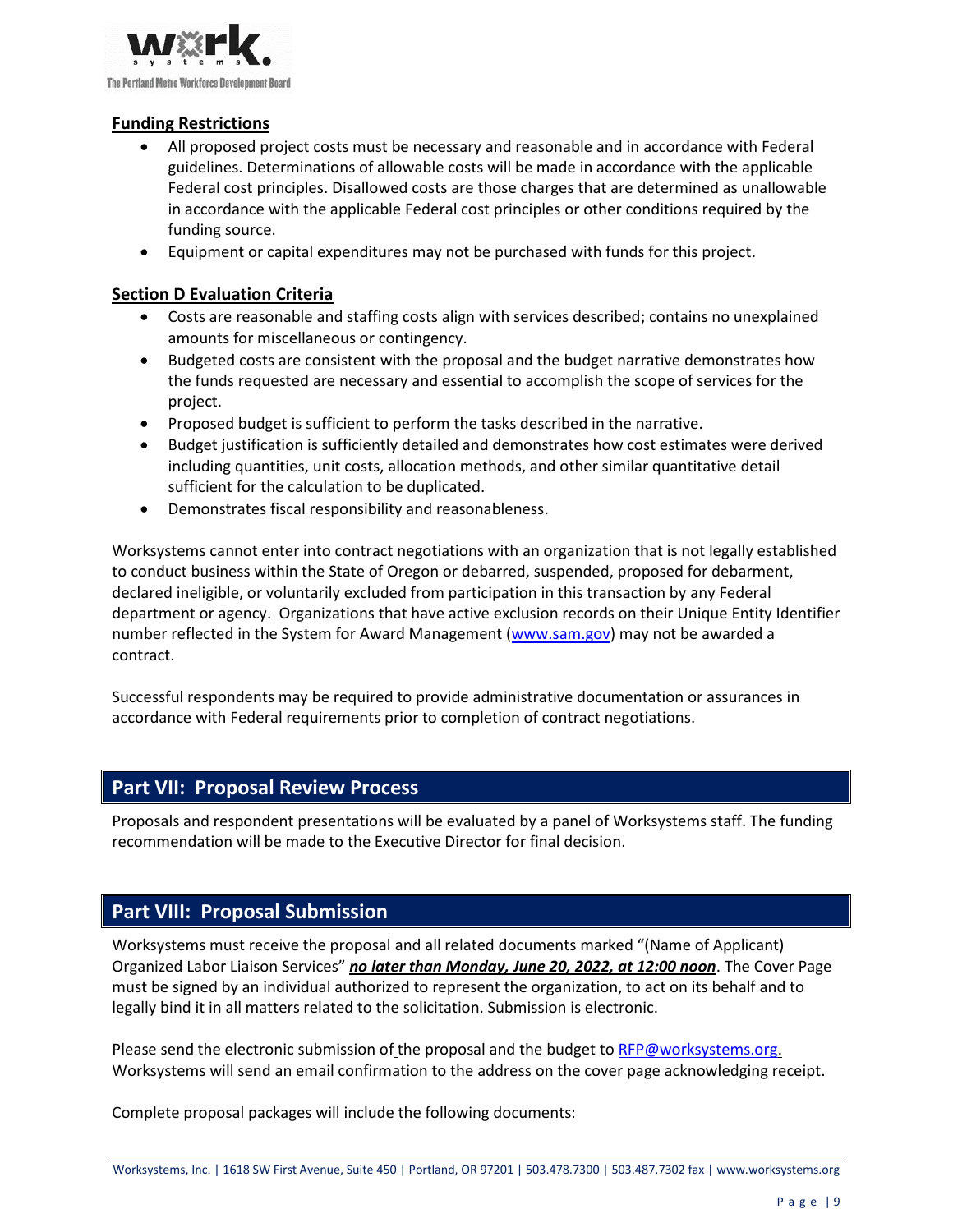

| <b>Proposal Documents</b>              | <b>Format</b> |
|----------------------------------------|---------------|
| Completed, signed Proposal Cover Sheet | <b>PDF</b>    |
| <b>Proposal Narrative</b>              | <b>PDF</b>    |
| <b>Budget</b>                          | Excel or PDF  |

It is the respondent's responsibility to ensure the submission was received. If a Worksystems confirmation email has not been received, it is the respondent's responsibility to follow-up with another email or telephone call before 12:00 noon on June 20, 2022. Late proposals will not be considered.

## <span id="page-9-0"></span>**Part IX: Award Notification**

Provisional award results will be sent via email by June 27, 2022.

<span id="page-9-1"></span>

| <b>Part X: Administrative Detail</b>                                                          |                             |  |  |  |
|-----------------------------------------------------------------------------------------------|-----------------------------|--|--|--|
| <b>Total Available Funds</b>                                                                  | Agreement Form              |  |  |  |
| \$90,000                                                                                      | Vendor/Pay for Deliverables |  |  |  |
| <b>Funding Source Details</b>                                                                 |                             |  |  |  |
| <b>Fund 210 WIOA Dislocated Worker Program Allocation</b>                                     |                             |  |  |  |
| Awarding Agency: US Department of Labor                                                       |                             |  |  |  |
| Funding Source: Workforce Innovation and Opportunity Act Title 1B - Dislocated Worker Formula |                             |  |  |  |
| CFDA/ALN Number: 17.278                                                                       |                             |  |  |  |
| Federal Award Identification Number (FAIN): AA-36341-21-55-A-41                               |                             |  |  |  |
| Federal Award Date: July 1, 2021                                                              |                             |  |  |  |
| Amount: \$90,000 - 100 percent                                                                |                             |  |  |  |
| Pass-through Entity: Oregon Higher Education Coordinating Commission                          |                             |  |  |  |
|                                                                                               |                             |  |  |  |

#### <span id="page-9-2"></span>**Inquiries**

All questions related to this solicitation are to be submitted electronically via email with the subject "Organized Labor Liaison Services" and sent to: [RFP@worksystems.org.](mailto:RFP@worksystems.org) Questions received after the solicitation has been published and before close of business June 14, 2022, will be responded to within two business days by posting in the "Questions and Answers" section for this RFP at [www.worksystems.org](http://www.worksystems.org/) News and Events section. Questions received after June 14, 2022, will not be answered.

#### <span id="page-9-3"></span>**Withdrawal**

A submitted RFP response may be withdrawn at any time. A written request to withdraw the response must be submitted electronically to [RFP@worksystems.org.](mailto:RFP@worksystems.org)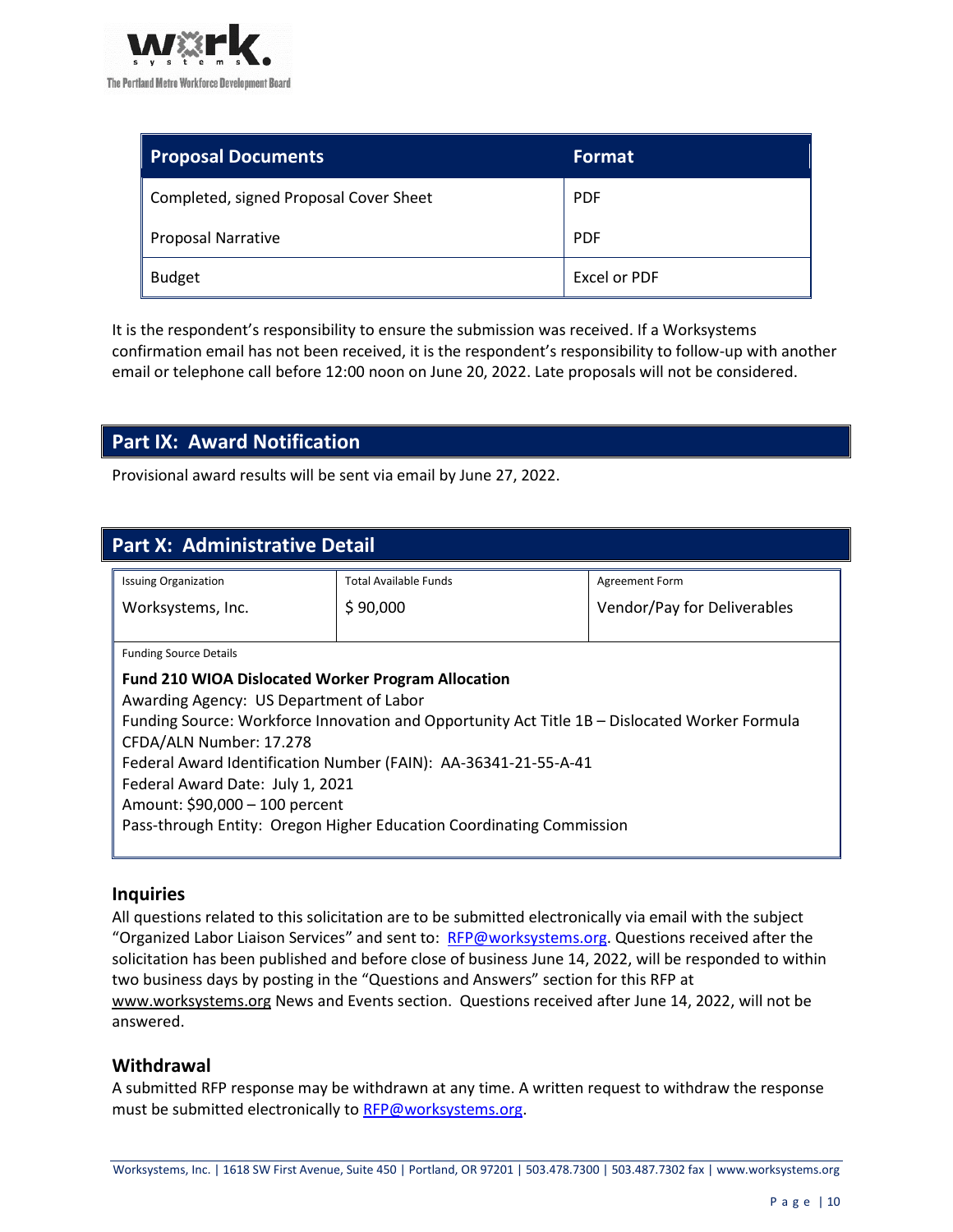

#### <span id="page-10-0"></span>**Appeals**

The following process has been established to address appeals:

- The appeal must be due to what the respondent considers a flaw in the Evaluation Committee's funding recommendation process.
- The appeal must be submitted in writing by June 30, 2022. Appeals must be sent to: [RFP@worksystems.org.](mailto:RFP@worksystems.org) All appeals are public information.
- The organization/individual filing the appeal must specify the basis of the appeal and provide an alternative the appellant would find acceptable. Proposal rating scores may not be appealed. The mere fact that a proposal was not recommended for funding is also not open to an appeal, nor is a complaint about the amount of funding granted. The appeal must be based on a violation of the process established for the solicitation.

During any part of the review or consideration, the appellant may be asked to clarify or amplify statements or to provide proof of claims or other statements. Any such requests must be fully responded to within the time designated by Worksystems. In the event an appellant fails to respond, the appeal will be dismissed, and no further appeal will be accepted.

Worksystems' Executive Director and Chief Operating Officer will review the appeal and issue a written response that is intended as a complete and final answer to the appeal.

#### <span id="page-10-1"></span>**Resource Documents**

- Submission Cover Page
- Professional Services Agreement template